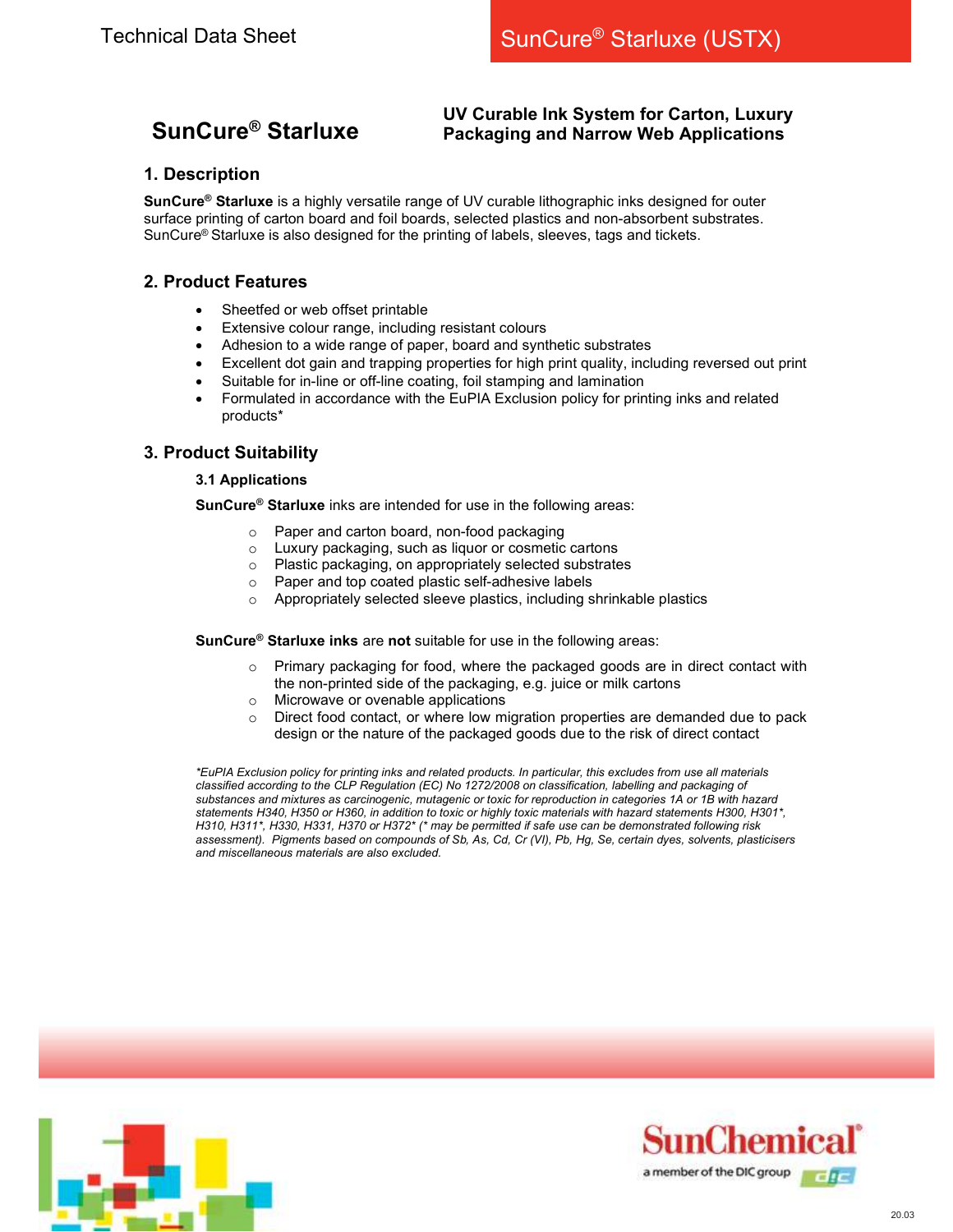## 3.2 Substrate

SunCure<sup>®</sup> Starluxe inks are suitable for use on paper and carton board and a wide range of non-absorbent substrates. Corona treatment is recommended for non-top-coated plastic substrates to ensure an optimum treatment level of 38-44 mNm-1. Note: there is significant variation between different grades of substrates. The printer should follow specific advice from their substrate manufacturer and make any tests necessary to prove performance under realistic conditions before commencing with commercial printing.

## 3.3 Print Finishing

SunCure<sup>®</sup> Starluxe inks should be coated to improve gloss, physical and chemical resistance properties. A range of **SunCure<sup>®</sup> Coatings** is available for use with the inks, to provide a wide variety of finishes, including gloss, satin, matt and special effects. Printed material produced with these inks is suitable for hot and cold-foil stamping, with or without an appropriate coating. Note: there are many types of foil, which require specific application conditions. Testing is recommended to establish optimum foiling conditions before proceeding with commercial printing.

SunCure<sup>®</sup> Starluxe printed materials can be successfully laminated in-line or off-line using solventless adhesives, using standard converting processes. Please contact your Sun Chemical technical service representative for specific information.

## 4. Safety, Health and Environment

## 4.1 Product Handling

SunCure<sup>®</sup> Starluxe inks should be used in accordance with normal standards of industrial hygiene and good working practice. Please refer to the SunCure Starluxe Safety Data Sheet for specific information.

## 4.2 EUPIA Exclusion Policy

SunCure<sup>®</sup> Starluxe inks are formulated in accordance with the EuPIA Exclusion policy for printing inks and related products. In particular, this excludes from use all materials classified according to the CLP Regulation (EC) No 1272/2008 on classification, labelling and packaging of substances and mixtures as carcinogenic, mutagenic or toxic for reproduction in categories 1A or 1B with hazard statements H340, H350 or H360, in addition to toxic or highly toxic materials with hazard statements H300, H301\*, H310, H311\*, H330, H331, H370 or H372\* (\* may be permitted if safe use can be demonstrated following risk assessment). Pigments based on compounds of Sb, As, Cd, Cr (VI), Pb, Hg, Se, certain dyes, solvents, plasticisers and miscellaneous materials are also excluded.

#### 4.3 Storage

SunCure<sup>®</sup> Starluxe inks are supplied in 3 kg black plastic buckets. Shelf life for most shades is at least two years from date of manufacture, when stored in original unopened containers between 5° and 25°C and protected from direct sunlight. The inks may remain useable for longer periods, but once they have reached this age they should be checked before use. Note that inks based on non-resistant pigments may lose colour strength during that period (see section 6) and therefore have a shelf life of 12 months from the date of manufacture. If in doubt, please contact your Sun Chemical representative for advice. Inks returned from press that have not been contaminated in any way should be re-used within three months.

#### 4.4 Waste Disposal

Printing inks, coatings and printing residues should be disposed of in accordance with Local, EU and National regulations. Please refer to the product Safety Data Sheet for additional information.



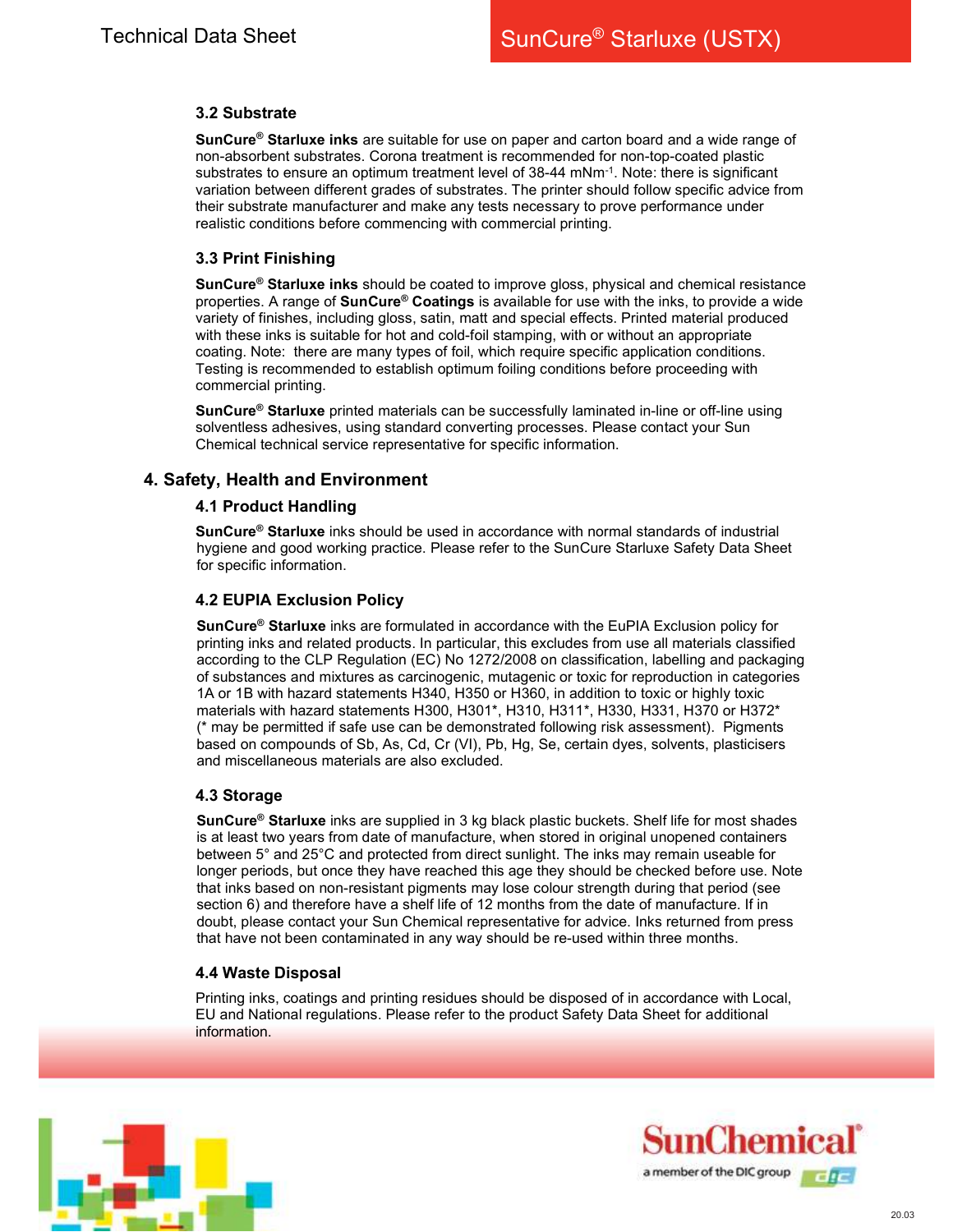# 5. Printing Conditions

### 5.1 Printing Conditions

SunCure<sup>®</sup> Starluxe inks are supplied press-ready and should not need adjusting under normal printing conditions. The press and roller system should be thoroughly cleaned to avoid cross-contamination from products used previously or adhesion and cure may be affected.

## 5.2 Additives

A number of press-side additives are available for adjusting properties in non-standard conditions or applications. As a general principle, use of additives should be a last resort, when process adjustment has not solved particular application issues. Further, the maximum addition level should be respected, to avoid the potential creation of other issues.

## 5.3 Wash Up

A variety of proprietary wash-up solutions are available which are suitable for use with UV inks and press components, including rollers, blankets and plates.

## 5.4 Fountain Solutions

Depending on press type and substrate, a number of SunFount® fountain solution additives are available from Sun Chemical for use with these inks, to provide optimum emulsification and printing properties. These inks are usually run with low or no alcohol founts and SunFount<sup>®</sup> 480 and 485 are proven products for most applications.

Please contact your Sun Chemical representative for consumables advice and recommendations.

# 6. End-Use Safety / Assumptions

Acceptable technical performance of **SunCure<sup>®</sup> Starluxe** inks is dependent on:

- The press being fitted for UV printing, including suitable rollers, blankets and plates
- Control of film weight and print density
- Adequate curing capacity on-press to ensure that the print is fully cured before conversion
- Appropriate packaging design and structure

Choice and control of film weight, curing and substrate are printer technical requirements for which Sun Chemical cannot accept responsibility. Depending on measuring equipment the process inks are designed to be printed at the following typical print density values. It is strongly recommended these are not exceeded as cure may be impacted and print handling properties compromised.

|              | <b>ANSI T FILTER</b> | <b>DIN 16536</b> |
|--------------|----------------------|------------------|
| Yellow       | $0.90 - 1.10$        | $1.25 - 1.35$    |
| Magenta      | 1.35-1.45            | $1.35 - 1.45$    |
| Cyan         | 1.35-1.45            | 1.35-1.45        |
| <b>Black</b> | 1.70-1.80            | 1.70-1.80        |

#### Important Information

\*\*Inks coded USTX52, UCX55 and UCX261 (See Table) are based on dye complex (fanal-type) pigments and these products are not suitable for use on food packaging. They are also not recommended for printing on plastic or filmic substrates as the pigment may "bleed" into the substrate. Inks of this type have poor resistance properties, especially on non-absorbent substrates such as foil board, so are not recommended for use where good lightfastness, solvent resistance or outdoor resistance properties are required. Due to the non-resistant nature of the pigments, ink colour strength can decrease on extended in-can storage. Care should be exercised when coating print made with "fanal-type" inks as some types of coating, especially those with high amine content, can cause colour shift or "burn-out" of colour. If in doubt, please contact your Sun Chemical customer technical service representative for advice and product recommendation.